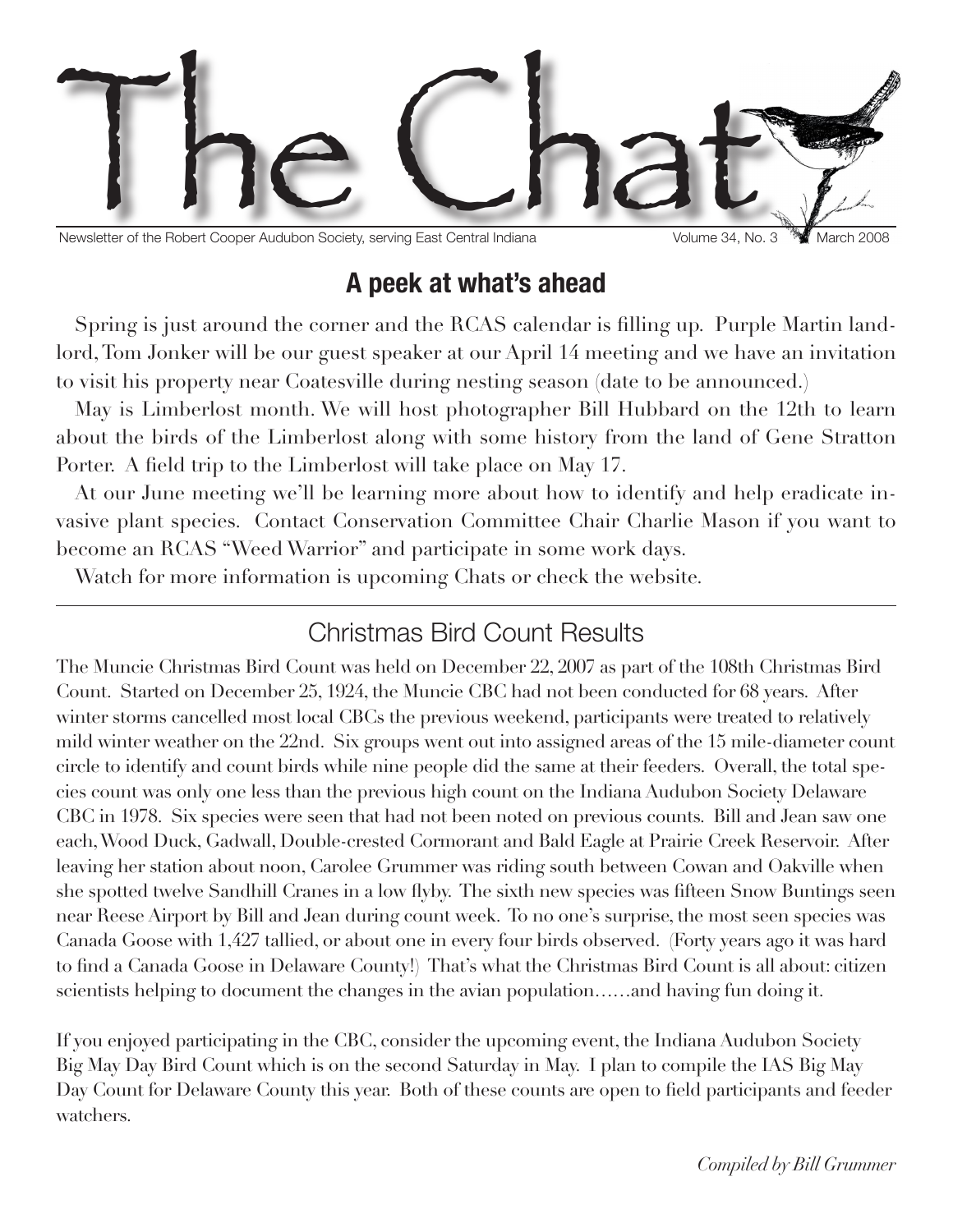# Chimney Swift: March Bird of the Month

*Chimney Swift: Chaetura pelagica* By Helen Twibell



The swift family is an interesting one, the chimney swift being the only one listed for east-

ern and central N. America and is common throughout Indiana in spring, summer and some fall months. Swifts are believed to be closely related to the hummingbirds. In the research reading for the article, every bird guide listed the chimney swift and hummingbird in the same section. I thought this was odd, and so as I read on, found the two to be related in an unusual way. The two families share wing structures that are similar--the humerus (the wing's inner part) and elongated distal elements which allow the birds' fast wing movement. We are aware of the hummingbird's swift wing movements and likewise the chimney swift is fast-flying, except in a different manner.

The chimney swift may appear a sooty black as it emerges from a chimney, but may seasonably become a lighter brownish color. The swift is the size of a small song sparrow, about 5 ½ inches, but due to the length of its wings appears much larger in flight. When it is overhead it appears almost tail-less and headless,. This along with its long narrow slightly curved wings has given the swift the two popular names: 'bow and arrow bird' and 'cigar with wings'. The long paddle-like wings are usually

fully extended in flight and never deeply folded like the wings of swallows. The wings give a false impression of beating alternately as the bird tips from side to side on its rapid gliding and quivering erratic dash across the sky. Swallows, for which the swifts might be mistaken, exhibit a more graceful movement. In the evening the swift might even appear bat-like but its wing movement is different from the flapping flight of the little insect-eating mammal.

Chimney swifts cannot perch and spend most their lives in the air. They cling to vertical surfaces at nest and roost sites in chimneys, hollow trees and once in a while in deserted buildings. Swifts have strong feet for clinging to upright surfaces--three toes in front and one in back, with curved claws. They also have stiff tail shafts which they use as props when roosting. The bird flies and sails alternately, moving in circles, even when migrating. Its main food consists of flying insects. Chimney swifts forage over distances of up to several miles. They sometimes look for concentrations of insects such as nuptial flights of termites, ants and mayflies. They also consume ballooning spiders when available. (Ballooning spiders are spiders which have risen into the air, floating on their own silk threads with the wind's action.) Large numbers of chimney swifts may congregate at these feeding sites, often accompanied by swallows.

The chimney swifts build their half-saucer-shaped nest out of small twigs, broken off by the birds in flight from the tops of dead trees. A salivary cement is used to glue twigs together and also to attach the nest to the inside of a hollow tree or chimney. Chimney swifts may have 4 or 5 eggs in a clutch. They feed the nestlings one or three times an hour, carrying smaller boluses (lumps of food) of up to several hundred insects and ballooning spiders that often stretch the floor of the mouth downward.. These swifts use salivary cement from enlarged salivary glands to glue the bolus together.

As insects decline in the winter months, the chimney swifts migrate to Peru in S. America. Before the flight, scores of swifts aggregate at traditional stopovers to accumulate the fat reserve needed for the long trip. Residents living near these locations may be treated to a nightly spectacle of several thousand swifts going to roost in a single chimney. A gathering frock as it swirls in circles over the chimney is a remarkable sight. Toward dark they begin dropping in, and the whole flock may disappear in a few minutes.

The populations of chimney swifts seem to be declining. Swift declines may be due to recent closings of household chimneys that were once used for nestings. Artificial chimneys and nest boxes may offer great promise for reversing the decline of this bird.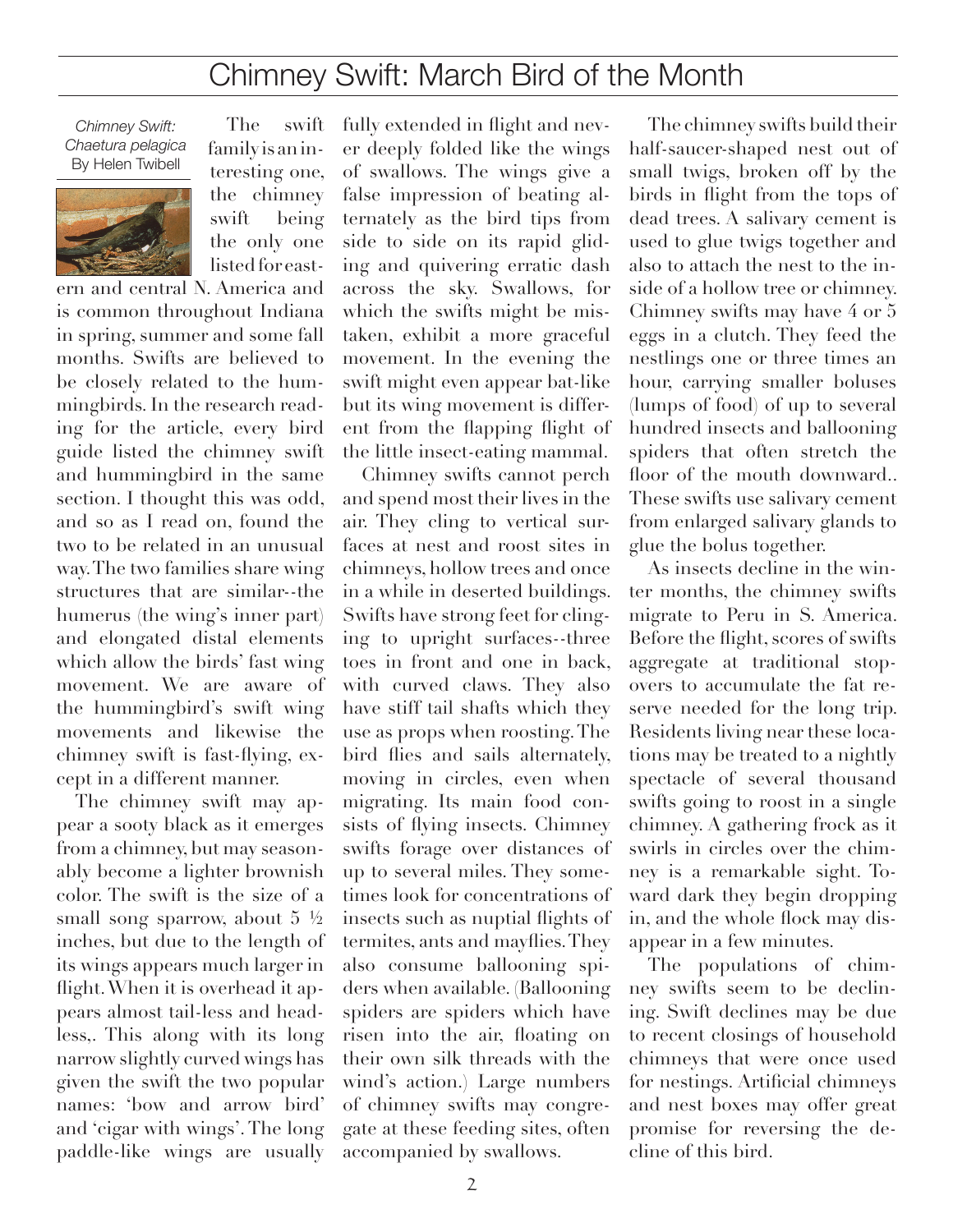# West View Letter to the Editor

At the February meeting of RCAS I began a regular monthly 5 minute talk about central Indiana's habitat and the environment as it relates to Audubon members. We hear so often that birds are in danger from loss of habitat. I hope a series on habitat and what the ordinary citizen (that would be you and I) can do to improve it. INPAWS (Indiana Plant and Wildlife Society) says that fully 25% of our non-cultivated vegetation is non-native. These invasive plants crowd out the plants which have been here for millennia and that makes it harder for the rest of the environment to remain healthy - - you know, plants, animals, birds, soil, run-off, etc.

Bush honeysuckle, garlic mustard and purple loosestrife are among the top 10 worst offenders. Learn what they look like. Pay attention to your own property. Eradicate them or ask for help from RCAS and we will help you. Look around your neighborhood to identify invasives and take some steps to deal with them.

With the permission and help from the Muncie School system and the principal of West View Elementary School, my friend Jon Creek and I have cut and treated some 150 bush honeysuckle plants from a small woodlot behind West View. We expect to remove the garlic mustard and improve the mix of trees so as to increase the integrity of the woods. I hope to enlist my neighborhood association in the continuing care of this little woods. How else will our school children have the experience of a healthy Indiana woodland? We hope to encourage some teaching and experience of plants, trees, birds and animals to students at West View so that they will know what an environment actually is. Do you know? Would you like to learn? Even help? I'll bet there is some roadside property near your house which is begging for some similar restoration.

Local organizations like the Robert Cooper Audubon Society, the Sierra Club and the Red-Tail Land Conservancy would welcome your interest and help you learn and participate in restoring our local land resources which we have neglected for far too long.

You don't have to be a scientist – all you have to do is care about the creation. Remember, there's nothing like citizen action to begin the revolution.

Charles Mason, conservation chair

#### Understanding Global Warming: **Why is it a problem?** *Part 2 of a 6-part series on the facts about Global Warming*

Even small increases in average global temperatures can have devastating effects on people, wildlife, and the places we live. Rising temperatures in the Arctic have already reduced average ice cover, disrupting the feeding habits of polar bears and the way of life of Inuit communities. Reduced rainfall in parts of the tropics and subtropics is wreaking havoc on food production and wildlife habitat alike. Like many other organizations around the world, Audubon believes that the actions we take today can slow and eventually reverse these and other damaging patterns, protecting the quality and diversity of life on Earth for present and future generations.